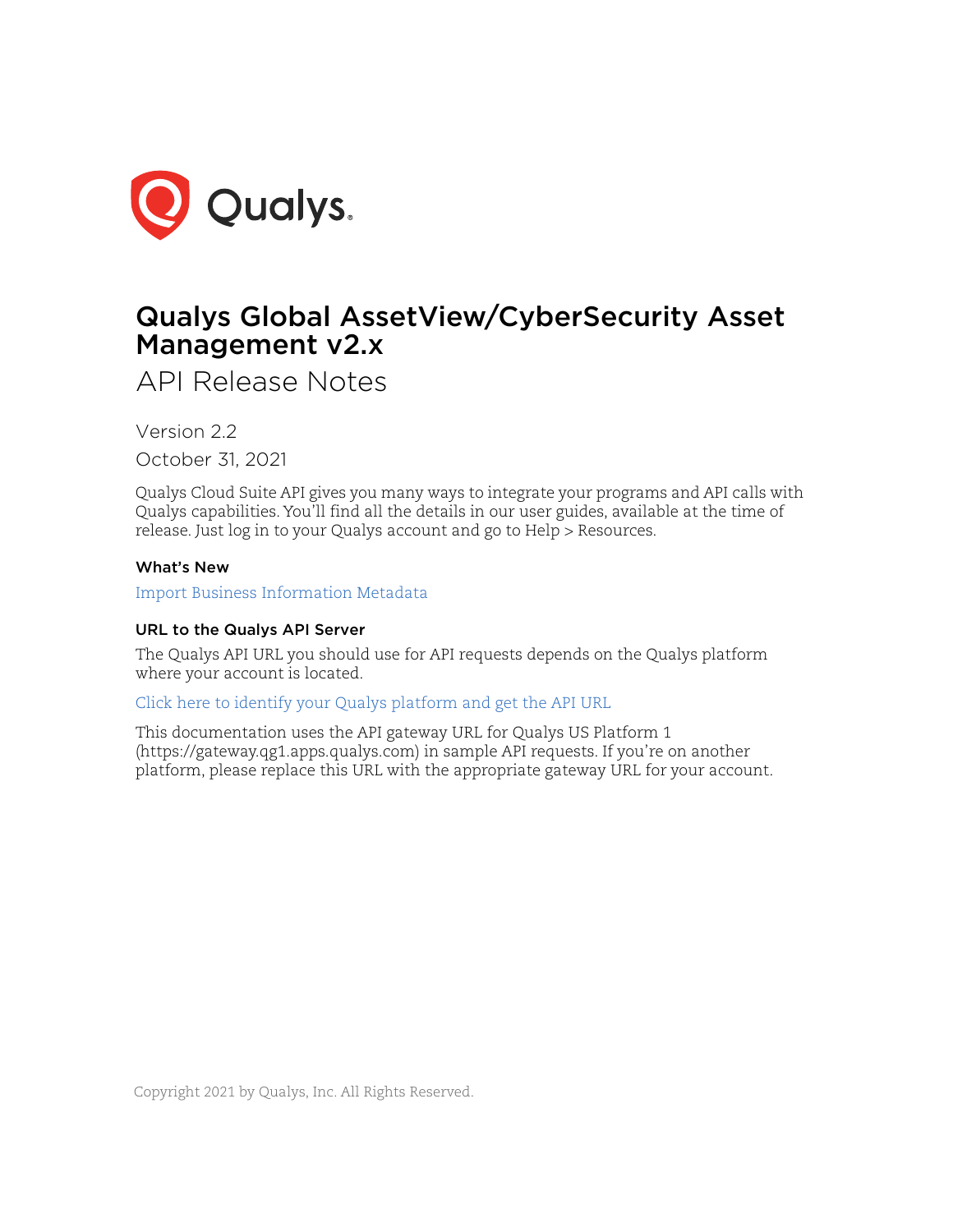# <span id="page-1-0"></span>Import Business Information Metadata

| API affected        | rest/2.0/update/am/asset/business/metadata<br>rest/2.0/upsert/am/businessapp/metadata |
|---------------------|---------------------------------------------------------------------------------------|
| New or Updated APIs | New                                                                                   |

With this release, we've added support to import asset business metadata and business app metadata using v2 APIs. This support is available for CSAM Paid and Trial subscriptions only. You'll be able to import maximum 250 records in the single request.

## Sample - Import Business App Metadata

These parameters are mandatory in the request body to import business app metadata: businessAppId, name, created, and lastUpdated

Request:

```
curl -X POST -H 'Accept: */*' -H 'Authorization: Bearer 
<JWTToken>' -H 'Content-Type: application/json' -i 
'https://gateway.qg1.apps.qualys.com/rest/2.0/upsert/am/businessap
p/metadata' < business-app-metadata.json
```
Request body:

```
{ 
  "data": [
     {
       "businessAppId": "2fc86c650a0a0bb4003698b5331640df",
       "name": "Banking Service",
       "businessCriticality": "1 - Most Critical",
       "status": "Installed",
       "environment": "Production",
       "usedFor": "Production",
       "created": 1620643264000,
       "lastUpdated": 1620653309000,
       "operationalStatus": "Installed",
       "ownedBy": "Joey Bolick",
       "managedBy": "Byron Fortuna",
       "supportedBy": "John Doe",
       "supportGroup": "IT Operations"
     },
\{ "businessAppId": "5678f28f933a31003b4bb095e57ffb88",
       "name": "Customer Support Portal",
```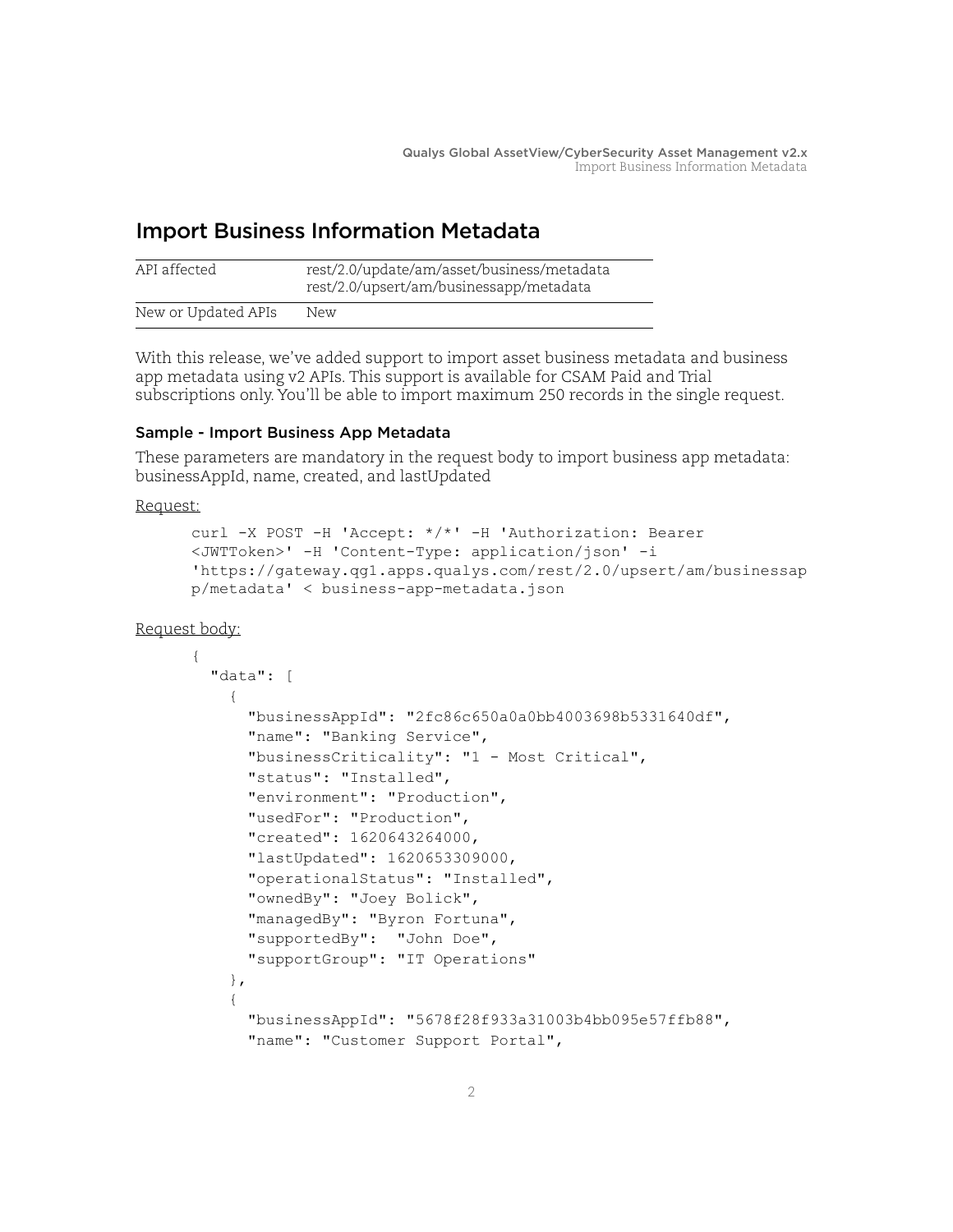```
 "businessCriticality": "3 - Low",
              "status": "Installed",
              "environment": "Development",
              "usedFor": "Development",
              "created": 1620643264000,
              "lastUpdated": 1620653309000,
              "operationalStatus": "Installed",
              "ownedBy": "Joey Bolick",
              "managedBy": "Byron Fortuna",
              "supportedBy": "John Doe",
              "supportGroup": "Application Security"
            }
         ]
      }
Response:
      {
           "requestId": "8e9b3fd5-bb89-4666-a472-4bc5758335a2",
           "responseMessage": "Business app metadata imported successfully",
           "responseCode": "SUCCESS",
           "failedIds": null
      }
```
**Note**: If the business app data for the associated business app id of the asset is not present then the association of that business app with the asset will not happen but the rest of all the data will get updated.

### Sample - Import Asset Business Metadata

#### API request:

```
curl -X POST -H 'Accept: */*' -H 'Authorization: Bearer 
<JWTToken>' -H 'Content-Type: application/json' -i 
'https://gateway.qg1.apps.qualys.com/rest/2.0/update/am/asset/busi
ness/metadata' < asset-business-metadata.json
```
Request Body

```
{
   "data": [
\left\{\begin{array}{ccc} & & \\ & & \end{array}\right\} "qualysAssetId": "6420613",
         "metadata": {
            "operationalStatus": "Operational",
            "environment": "Production",
            "company": "ACME US",
```